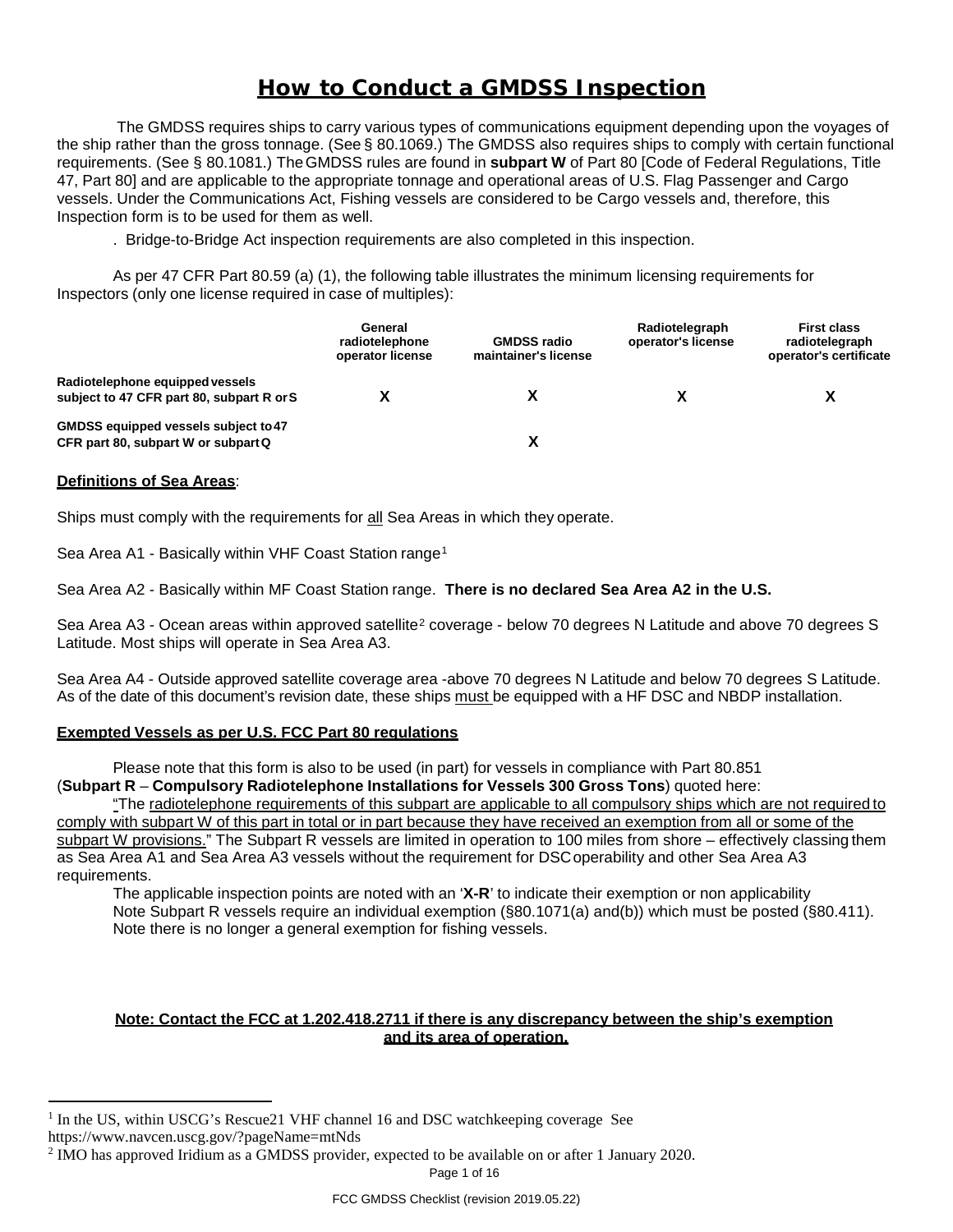### **Ship's Particulars (all vessels)**

| Vessel                                                                                                                                                                                                                                                                                                                                                                         |                |        |        |                                                          |                                                                     |                                      |
|--------------------------------------------------------------------------------------------------------------------------------------------------------------------------------------------------------------------------------------------------------------------------------------------------------------------------------------------------------------------------------|----------------|--------|--------|----------------------------------------------------------|---------------------------------------------------------------------|--------------------------------------|
|                                                                                                                                                                                                                                                                                                                                                                                |                |        |        |                                                          |                                                                     |                                      |
|                                                                                                                                                                                                                                                                                                                                                                                |                |        |        |                                                          |                                                                     | <b>GRT</b>                           |
|                                                                                                                                                                                                                                                                                                                                                                                |                |        |        |                                                          |                                                                     |                                      |
| Cargo or Passenger Vessel <b>Cargo of Passenger Vessel Cargo of Passenger Vessel Cargo of Passenger Vessel Cargo of MMSI Number Cargo of Passenger Vessel Cargo of MMSI Number Cargo of Passenger Cargo of Passenger Cargo of Pa</b>                                                                                                                                           |                |        |        |                                                          |                                                                     |                                      |
| Call Sign<br>Call Sign<br>Call Sign<br>Call Sign<br>Call Sign<br>Call Sign<br>Call Sign<br>Call Sign<br>Call Sign<br>Call Sign<br>Call Sign<br>Call Sign<br>Call Sign<br>Call Sign<br>Call Sign<br>Call Sign<br>Call Sign<br>Call Sign<br>Call Sign<br>Call Sign<br>Ca                                                                                                         |                |        |        |                                                          |                                                                     |                                      |
|                                                                                                                                                                                                                                                                                                                                                                                |                |        |        |                                                          |                                                                     |                                      |
| Telex ID Number (NBDP)<br>Sand Connection Connection Connection Connection Connection Connection Connection Connection Connection Connection Connection Connection Connection Connection Connection Connection Connection Connec                                                                                                                                               |                |        |        |                                                          |                                                                     |                                      |
|                                                                                                                                                                                                                                                                                                                                                                                |                |        |        |                                                          |                                                                     |                                      |
| Sea area(s) in which vessel is certified to operate: A1 $\Box$ A3 $\Box$ A4 $\Box$                                                                                                                                                                                                                                                                                             |                |        |        |                                                          |                                                                     |                                      |
| Subpart R vessel (Y or N): _____________                                                                                                                                                                                                                                                                                                                                       |                |        |        |                                                          |                                                                     |                                      |
| Exemption expiration date: ____________                                                                                                                                                                                                                                                                                                                                        |                |        |        |                                                          |                                                                     |                                      |
| <b>USCG Defined Routes Permitted:</b>                                                                                                                                                                                                                                                                                                                                          | Coastwise<br>П | $\Box$ | Oceans | $\Box$                                                   |                                                                     | International                        |
| Surveving Test Equipment (applicable all vessels):                                                                                                                                                                                                                                                                                                                             |                |        |        |                                                          |                                                                     |                                      |
| The following test instruments used:                                                                                                                                                                                                                                                                                                                                           |                |        |        | <b>YES</b>                                               | <b>NO</b>                                                           | N/A                                  |
| Frequency counter<br>Watt meter with plug in elements covering MF, HF, and VHF.<br>Ampere/Volt/Ohm meter.<br>Instrument for decoding the ID-signal of Satellite EPIRBs<br>Acid tester (specific gravity).<br>Insulation resistance tester.<br><b>GMDSS Test Set or service monitor</b><br>Spectrum analyzer.<br>Oscilloscope.<br>Deviation meter.<br>DSC-equipped VHF handheld |                |        |        | П<br>П<br>□<br>$\Box$<br>□<br>П<br>$\Box$<br>□<br>$\Box$ | LI<br>□<br>П<br>□<br>$\Box$<br>$\Box$<br>$\Box$<br>□<br>□<br>$\Box$ | □<br>П<br>$\Box$<br>$\Box$<br>$\Box$ |

#### **Ship sources of energy (applicable to all vessels)**

a) Reserve power must meet either six (6) hour or one (1) hour requirement.

Six hours for ships constructed before February 1, 1995, or ships that do not meet the emergency power requirements of SOLAS, Chapter II-1, Regulation 42 or 43.

One hour for ships constructed after February 1, 1995, or older ships that voluntarily comply with SOLAS, Chapter II-1, Regulation 42 or 43. (80.1099(b)(2) **(X-R)**

- b) Verify that a continuous supply of electrical power, within equipment tolerances, is provided to all GMDSS equipment that could be affected by normal variations and interruptions of ship's power. (80.1099(i).
- c) When the reserve source of energy consists of batteries, equipment must be provided for automatically recharging them to minimum required capacity in not more than 10 hours.  $(80.1101(f)(1))$
- d) When the reserve source of energy consists of batteries, the battery capacity must be checked at intervalsnot exceeding 12 months. If not completed within past 12 months, this must be done duringinspection. (80.1101(f)(2))
- e) Storage batteries provided as a reserve source of energy must be installed in accordance with applicable electrical codes and good engineering practice. They must be protected from adverse weather and physical damage. They must be readily accessible for maintenance and replacement. (80.1101(g))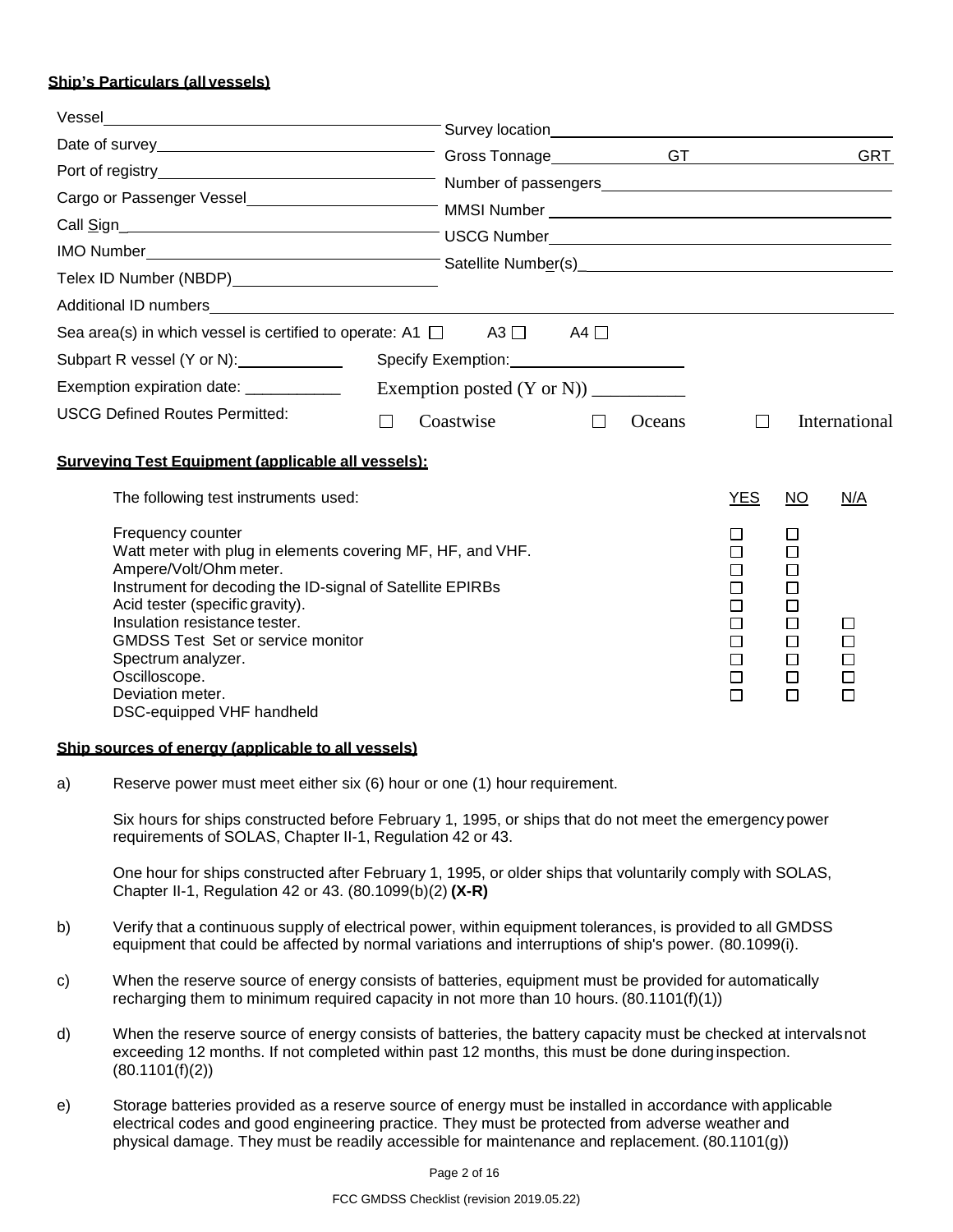|    | The following items were checked and tested as necessary and found satisfactory:                                                                                                                                                                           | <b>YES</b> | $\overline{NO}$ | N/A    |
|----|------------------------------------------------------------------------------------------------------------------------------------------------------------------------------------------------------------------------------------------------------------|------------|-----------------|--------|
| 1. | Checked main source of energy available in accordance with requirements.                                                                                                                                                                                   | $\Box$     | □               |        |
| 2. | Emergency generator fitted and functional as per Master.                                                                                                                                                                                                   | $\Box$     | $\Box$          | $\Box$ |
| 3. | If reserve source of energy is a battery, specify make and model: <b>Same and model</b> of the source of energy is a battery, specify make and model:                                                                                                      |            |                 | $\Box$ |
|    |                                                                                                                                                                                                                                                            |            |                 | □      |
|    |                                                                                                                                                                                                                                                            |            |                 |        |
|    | 2) Checked for defects including all cables.                                                                                                                                                                                                               | $\Box$     | $\Box$          |        |
|    | 3) Checked there is sufficient capacity to operate the basic and/or duplicated equipment<br>for six (6) hours or one (1) hour $(X-R)$ as appropriate. Specify 1 $(X-R)$ or 6 hours:                                                                        |            |                 |        |
| 4. | Checked the reserve battery condition by specific gravity measurement or voltage<br>measurement (for sealed batteries):<br>Specify voltage: ______________or specific gravity: _______                                                                     |            |                 |        |
| 5. | With battery off charge, and the maximum required radio installation load connected<br>to the reserve source of energy, check the battery voltage after testing and the<br>discharge current.                                                              |            |                 |        |
| 6. | Checked that the charger(s) are capable of recharging the reservebattery                                                                                                                                                                                   |            |                 |        |
|    | to the minimum capacity needed within 10 hours                                                                                                                                                                                                             | $\Box$     | $\Box$          |        |
| 7. | Checked that battery charger is of an automatic type.                                                                                                                                                                                                      | $\Box$     | $\Box$          |        |
| 8. | The capacity of battery(s) has been checked at intervals not exceeding 12 months.                                                                                                                                                                          | $\Box$     | $\Box$          |        |
|    | Minimum capacity is calculated as: $\frac{1}{2}$ transmitter currents + all receiver currents +<br>emergency light + bridge to bridge VHF + GNSS receiver + all other devices) times<br>the number of hours necessary to power the station (1 or 6 hours). |            |                 |        |
|    | Radio Installations (applicable to all vessels)                                                                                                                                                                                                            |            |                 |        |
| 1. | Checked for FCC Certification and/or GMDSS compliance labels (80.1103).                                                                                                                                                                                    | Ш          | $\Box$          |        |
| 2. | Equipment installed fulfills the functional requirements for the vessel's<br>areas of operation.                                                                                                                                                           | $\Box$     | □               |        |
| 3. | Permanently installed lighting sufficient to illuminate the operating controls of the radio<br>installation and powered from a source independent of the ship's main and emergency<br>power sources must be provided. (80.1083(b)(4))                      | $\Box$     | $\Box$          |        |
| 4. | Radiotelephone Station Clock is mounted near the operating position (R vessels only)                                                                                                                                                                       | □          | $\Box$          | □      |
| 5. | Spare assembled antenna for MF/HF equipment is onboard (R vessels only)                                                                                                                                                                                    | □          | □               | □      |
| 6. | Radio installation is clearly marked with call sign, ship station identity, and other<br>applicable codes (80.1083 (b)(5))                                                                                                                                 | $\Box$     | $\Box$          |        |
| 7. | Must be able to initiate distress alert from position from which the vessel is normally<br>navigated                                                                                                                                                       | $\Box$     | □               |        |
|    | بلوالمملوم والمألفة ومستأنيهم                                                                                                                                                                                                                              |            |                 |        |

8. Radio equipment is located at: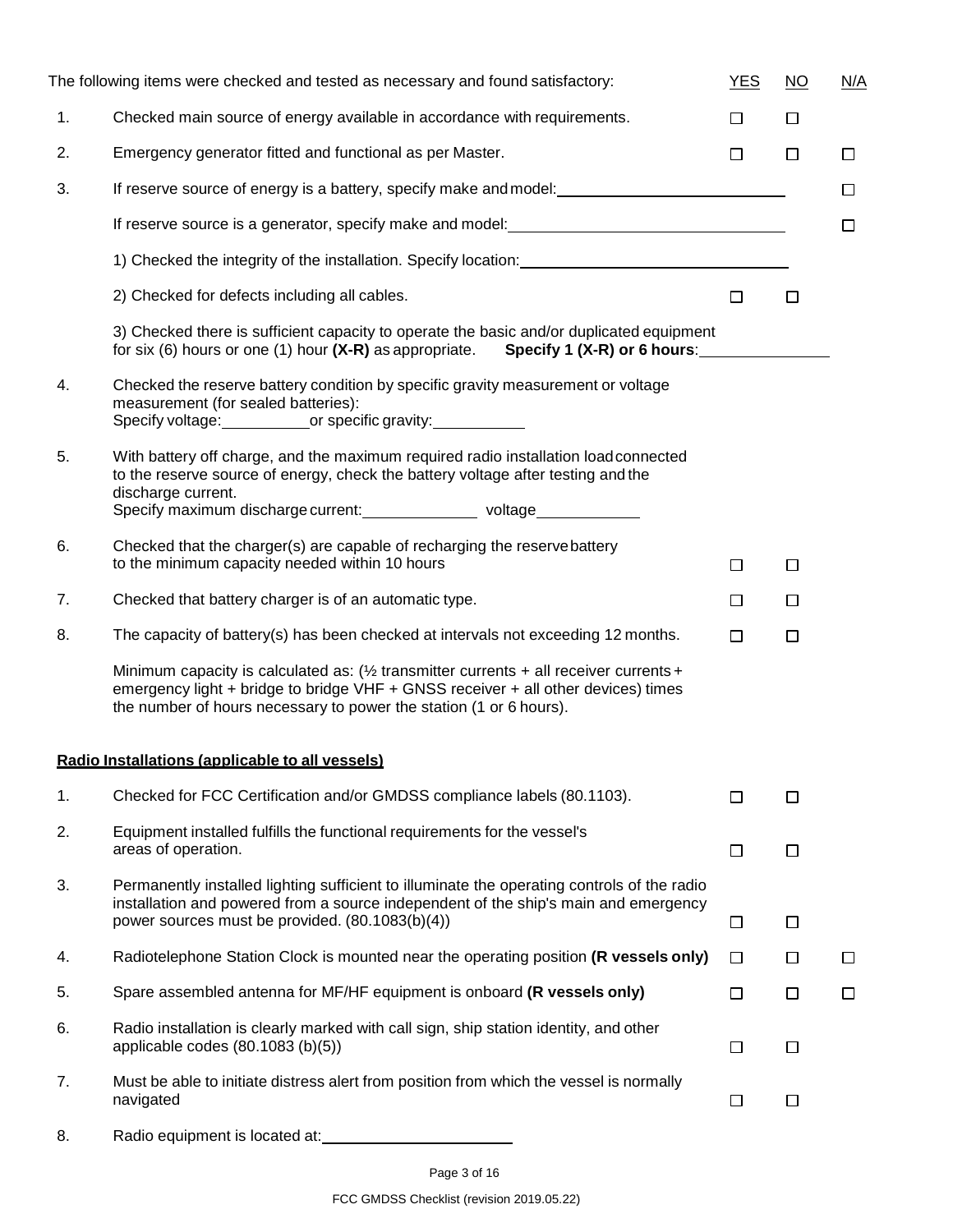|     |                                                                                                                                                                                      | YES | NC | N/A |
|-----|--------------------------------------------------------------------------------------------------------------------------------------------------------------------------------------|-----|----|-----|
| 9.  | Remote control from conning position provided (as applicable)                                                                                                                        |     |    |     |
| 10. | Was a visual inspection made of all MF/HF, VHF, satellite, GPS antennas and<br>coaxial feeders for satisfactory placement (including consideration of any<br>possible interference)? |     |    |     |
| 11. | Checked that the MF/HF transmitting antennas are protected against being<br>touched accidentally (mark N/A only for Sea Area A1 vessels).                                            |     |    |     |

## **Ship radio equipment and requirements for ALL GMDSS ships (§ 80.1085) (Exceptions to be noted)**

#### **1. VHF installation. ( § 80.1085(a)(1)&(2))**

a) Required to have DSC channel 70 and must be able to initiate transmission of distress alerts from the position from which the ship is navigated. **(X-R vessels)**

b) Required to have channels for radiotelephony (transmit and receive): 01A (1001), 5A (1005), 6, 11, 12, 13, 14, 16, 22A (1022), 65A (1065) 67, 73, 74

c) Must have a separate, dedicated, non-scanning receiver capable of monitoring DSC on VHF channel 70 (will accept either a separate radio installation or a separate receiver combined with the VHF radio. In either event, the ship must have continuous monitoring capability for DSCon channel 70.) **(X-R vessels)**

- d) The transmitter power output must be between 6 and 25 watts.  $(\S 80.1101(c)(2))$ .
- e) The transmitter power must be reduceable to 1w or less on channels 13 and 67 (§80.215(g)(2))
- f) The equipment must have a frequency tolerance of 10 Hz per MHz  $(\S 80.209(a)(5)(ii))$ .
- g) FCC Certified for GMDSS (must have a label so stating). (§ 80.1103(e)) **(X-R vessels)**

#### **SART--Search And Rescue Transponder/Transmitter (radar or AIS). (§ 80.1085(a)(3)) (all vessels)**

- a) One (1) required for ships of between 300 and 500 gross tons Two (2) required for ships 500 gross tons or greater. (§ 80.1101)
- b) FCC Certified for GMDSS (must have a label so stating). (§ 80.1103(e))
- c) Self test capability required

1 2

#### **SART Checklist**

Make / Model Frequency band

YES NO N/A

| 1. Checked for satisfactory functional test using a test set, or on board 9 GHz radar<br>or AIS as appropriate. |  |  |
|-----------------------------------------------------------------------------------------------------------------|--|--|
| 2. Checked for satisfactory stowage                                                                             |  |  |
| 3. Checked for operating instructions                                                                           |  |  |
| 4. Checked correct manufacturer's battery is installed.                                                         |  |  |
| Page 4 of 16                                                                                                    |  |  |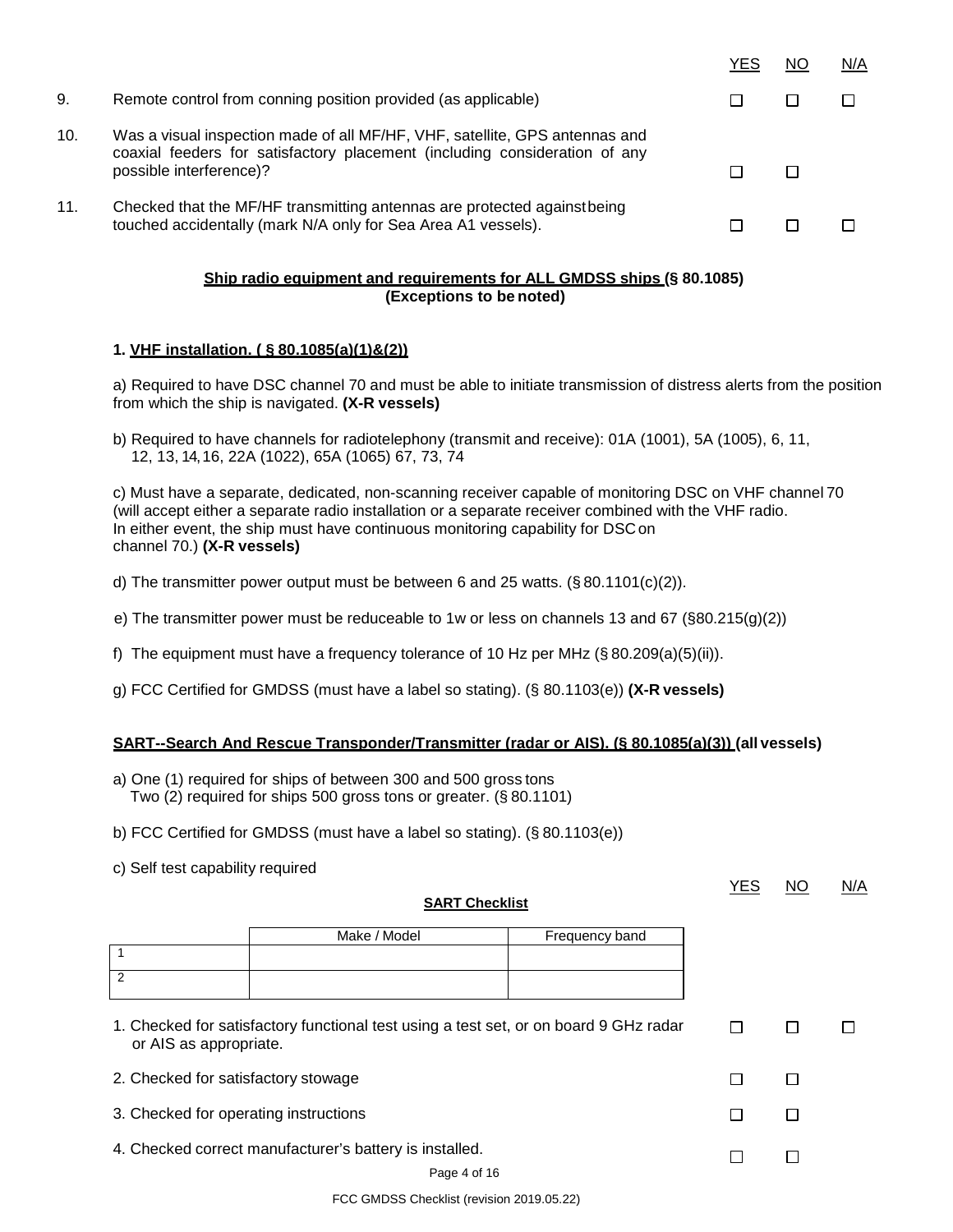YES NO N/A

 $\Box$ 

 $\Box$ 

- 5. Checked for clear markings with ship's call sign.
- 6. Battery expiration date: #1 Expiration Date (mo/yr):

#2 Expiration Date (mo/yr):

### **GMDSS VHF-FM Handheld Radios (§ 80.1095(a)(c)) (all vessels)**

- a) Two (2) required for ships of between 300 and 500 gross tons Three (3) required for ships 500 gross tons or greater. (§ 80.1101)
- b) FCC Certified for GMDSS (must have a label so stating). (§ 80.1103(e))
- c) Battery expiration date to be marked on equipment
- d) Must have Channel 16 plus one other (at minimum)

e) Must be an additional battery for testing purposes (**cannot be one of the compulsory batteries**).

#### **VHF Handheld Checklist**

|   | Make / Model | Channels |
|---|--------------|----------|
|   |              |          |
|   |              |          |
| ◠ |              |          |

|                                                                | <b>YES</b> | NO | N/A |
|----------------------------------------------------------------|------------|----|-----|
| 1. Checked for satisfactory functional test                    |            |    |     |
| 2. Checked for satisfactory stowage/availability               |            |    |     |
| 3. Checked for operating instructions                          |            |    |     |
| 4. Checked that the primary battery seals have not been broken |            |    |     |
| 5. Checked for clear markings with ship's call sign.           |            |    |     |
| 6. Battery expiration dates:                                   |            |    |     |

#1 Expiration Date (mo/yr):

#2 Expiration Date (mo/yr): \_\_\_\_\_\_\_\_\_\_\_\_\_

#3 Expiration Date (mo/yr):

## **Maritime Safety Information receiver(s) ( § 80.1085(a)(5) (all vessels)**

- a) For Navtex, it must be a dedicated receiver
- b) FCC Certified for GMDSS (must have a label so stating). (§ 80.1103(e))
- c) Vessel must be capable of receiving MSI information in all areas in which the ship operates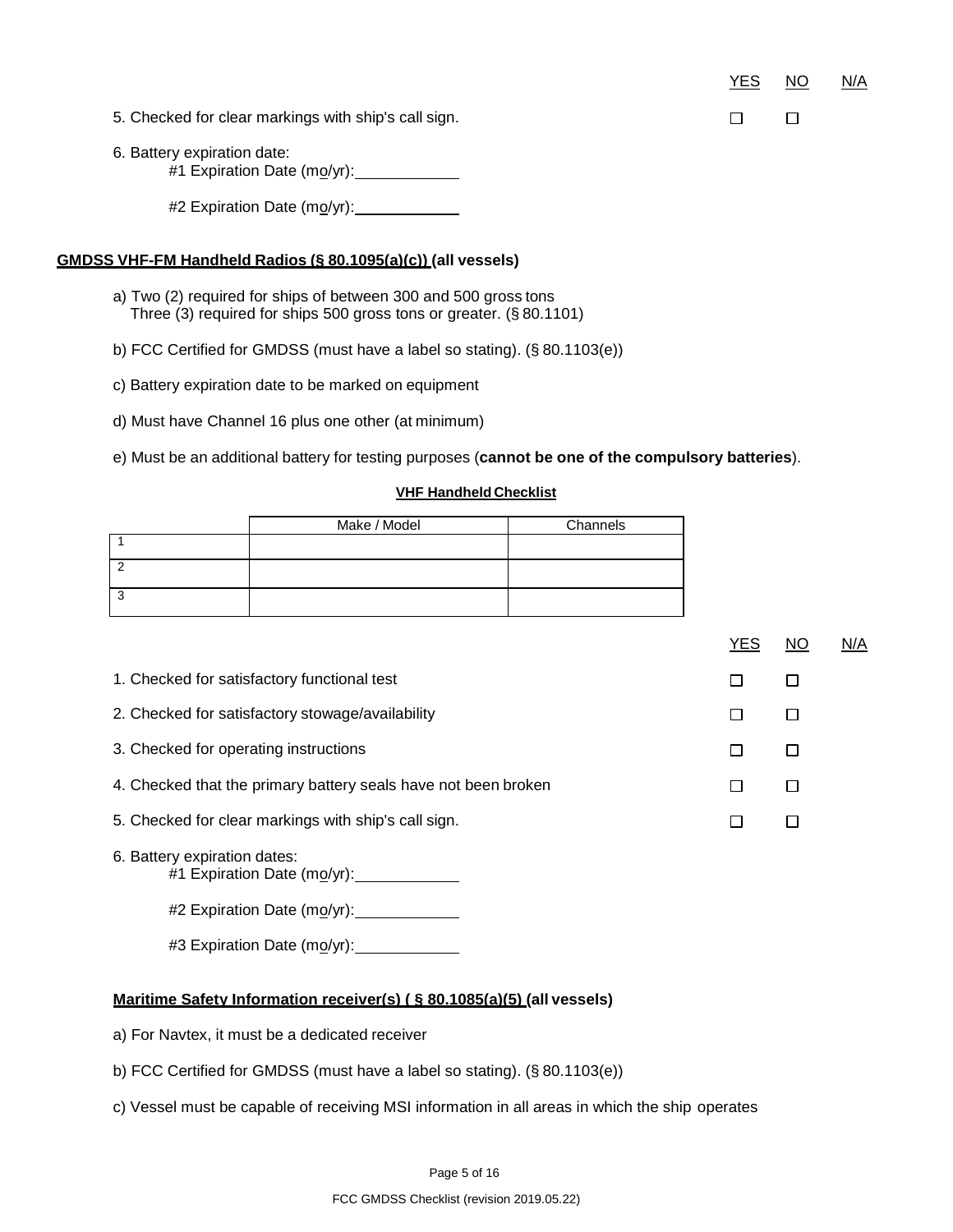### **Navtex Checklist**

| Make and Model:<br><u> Make and Model:</u>                                                                                                           |                                                                                                                                                                                                                                                                                                                                      |            |               |        |
|------------------------------------------------------------------------------------------------------------------------------------------------------|--------------------------------------------------------------------------------------------------------------------------------------------------------------------------------------------------------------------------------------------------------------------------------------------------------------------------------------|------------|---------------|--------|
|                                                                                                                                                      |                                                                                                                                                                                                                                                                                                                                      | <u>YES</u> | <sub>NO</sub> | N/A    |
| recent hard copy.                                                                                                                                    | 1. Checked for correct operation by monitoring incoming messages or inspecting                                                                                                                                                                                                                                                       | □          | $\Box$        |        |
| 2. Performed test run of the self-test program, if provided.                                                                                         |                                                                                                                                                                                                                                                                                                                                      | □          |               | $\Box$ |
|                                                                                                                                                      |                                                                                                                                                                                                                                                                                                                                      |            |               |        |
|                                                                                                                                                      | <b>Satellite EGC Receiver</b><br>Checklist (X-R)                                                                                                                                                                                                                                                                                     |            |               |        |
| A3 and A4 Sea Areas (80.1087(a)(5)                                                                                                                   | Note: This requirement applies to ships operated in areas where NAVTEX service is not available (typically                                                                                                                                                                                                                           |            |               |        |
| Make and Model: Make and Model:                                                                                                                      |                                                                                                                                                                                                                                                                                                                                      |            |               |        |
| recent hard copy.                                                                                                                                    | 1. Checked for correct operation by monitoring incoming messages or inspecting                                                                                                                                                                                                                                                       | $\Box$     | $\Box$        |        |
| 2. Performed test run of the self-test program, if provided.                                                                                         |                                                                                                                                                                                                                                                                                                                                      | П          |               |        |
|                                                                                                                                                      | HF MSI Receiver Checklist (if applicable) (X-R)                                                                                                                                                                                                                                                                                      |            |               |        |
|                                                                                                                                                      |                                                                                                                                                                                                                                                                                                                                      |            |               |        |
| recent hard copy.                                                                                                                                    | 1. Checked for correct operation by monitoring incoming messages or inspecting                                                                                                                                                                                                                                                       | $\Box$     | □             | □      |
| 2. Performed test run of the self-test program, if provided.                                                                                         |                                                                                                                                                                                                                                                                                                                                      | $\Box$     |               | $\Box$ |
| Category 1. 406 MHz EPIRB. (§ 80.1085(a)(6)) (all vessels)                                                                                           |                                                                                                                                                                                                                                                                                                                                      |            |               |        |
|                                                                                                                                                      | a) The installation must be such that the EPIRB will not be caught up in any rigging or structure if the ship should<br>capsize. The unit must be capable of automatic release when submerged and automatic activation when placed<br>in water. Additionally, the unit must also be capable of manual release and manual activation. |            |               |        |
| b) The battery date must not be expired.                                                                                                             |                                                                                                                                                                                                                                                                                                                                      |            |               |        |
|                                                                                                                                                      | c) The EPIRB(s) must be registered with NOAA and updated as per NOAA guidelines                                                                                                                                                                                                                                                      |            |               |        |
| d) FCC certified for GMDSS (must have a label so stating). (§80.1103(e))                                                                             |                                                                                                                                                                                                                                                                                                                                      |            |               |        |
| e) Must have a self-test capability.                                                                                                                 |                                                                                                                                                                                                                                                                                                                                      | <b>YES</b> | NO.           | N/A    |
|                                                                                                                                                      | <b>406 MHZ EPIRB Checklist</b>                                                                                                                                                                                                                                                                                                       |            |               |        |
| #1 EPIRB<br>#2 EPIRB (if fitted)                                                                                                                     | Make and Model:<br><u> Make and Model</u> :<br>Make and Model: Make and Model:                                                                                                                                                                                                                                                       |            |               |        |
| installed in an easily accessible position and is ready to be manually released<br>and capable of being carried by one person into a survival craft. | 1. Checked position and mounting for float free operation. Verified that EPIRB is                                                                                                                                                                                                                                                    | $\Box$     | U             |        |

 $\overline{\phantom{a}}$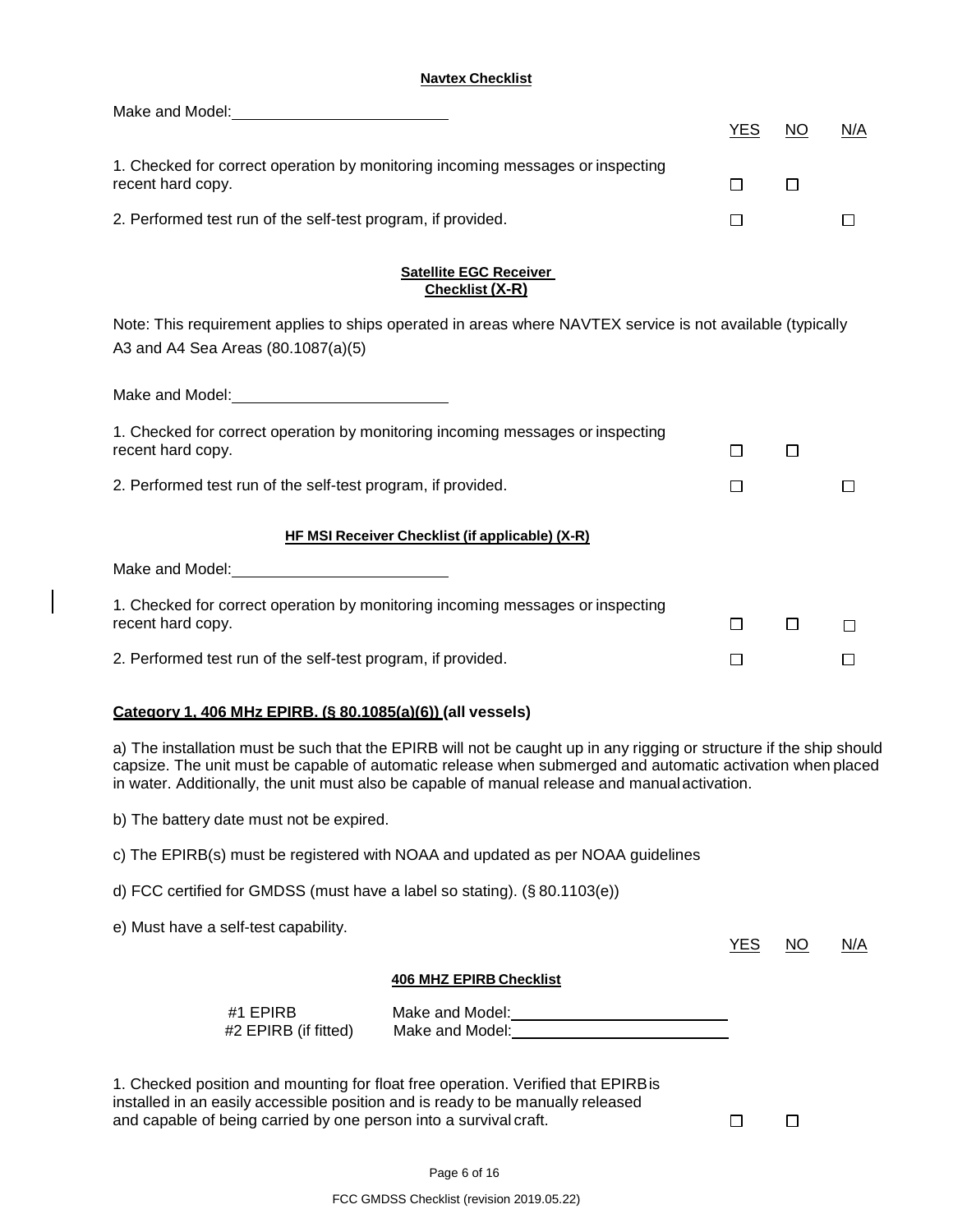| 2. Verified that the lanyard is firmly attached, in good condition, neatly stowed,<br>and not tied to the vessel or the mounting bracket.                                                                                      | $\Box$ | $\Box$ |   |
|--------------------------------------------------------------------------------------------------------------------------------------------------------------------------------------------------------------------------------|--------|--------|---|
| 3. Carried out visual inspection for defects.                                                                                                                                                                                  | $\Box$ | $\Box$ |   |
| 4. Carried out the self-test routine.                                                                                                                                                                                          | $\Box$ | ⊔      |   |
| 5. Checked that the EPIRB ID and other information (include call sign and MMSI<br>of the ship) is clearly marked on the outside of the equipment.                                                                              | □      | □      |   |
| 6. Decoded the EPIRB identity number and other information confirming it is<br>correct and the same as that marked on the EPIRB.                                                                                               | $\Box$ | $\Box$ |   |
| 15 Digit Hexadecimal Number: National According to the Contract of the Contract of the Contract of the Contract of the Contract of the Contract of the Contract of the Contract of the Contract of the Contract of the Contrac |        |        |   |
| 7. Checked for valid NOAA registration sticker on EPIRB                                                                                                                                                                        | $\Box$ | □      |   |
|                                                                                                                                                                                                                                |        |        |   |
| 9. Checked hydrostatic release(s) expiration dates(s): _________________________                                                                                                                                               |        |        |   |
| 10. Checked the emission in the 406 MHz band using the self-test mode or an<br>appropriate device to avoid transmission of a distress call to satellites.                                                                      | $\Box$ | □      |   |
| 11. If possible, checked emission on the 121.5 MHz frequency using the self-test<br>mode or an appropriate device to avoid activating the satellite system.                                                                    | □      | □      | □ |
| 12. Checked that no transmission has been started after the test and remounting<br>of the EPIRB in its bracket.                                                                                                                | $\Box$ | ப      |   |
| 13. Checked for the presence of beacon operating instructions.                                                                                                                                                                 | □      | □      |   |
| <b>Spare Parts (all vessels)</b>                                                                                                                                                                                               |        |        |   |
| a) Tools, spares, and test equipment as deemed necessary.                                                                                                                                                                      | L.     |        |   |
| b) Instruction and maintenance manuals, recommended spare parts, tools;<br>and test equipment for all required equipment should be provided. (§80.1105(f))                                                                     |        |        |   |
| 1. Checked test equipment, manuals and spares carried is adequate in<br>accordance with the sea areas in which the ship trades and the declared options<br>for maintaining availability of the functional requirements.        | П      | П      |   |
| <b>Publications and documents (all vessels)</b>                                                                                                                                                                                |        |        |   |
| a) Valid station license and posted (80.405)                                                                                                                                                                                   | П      | ΙI     |   |
| b) Operator license(s) (80.407(b) (X-R vessels)                                                                                                                                                                                |        |        |   |
| (1) Two (2) operators (GMDSS Radio Operator (13.2)) are required, one must be                                                                                                                                                  |        |        |   |

designated as the primary operator in times of distress. (§ 80.1073(a))

(2) One (1) member of crew with GMDSS Radio Maintainer License if on-board maintenance option is elected. (§80.1074)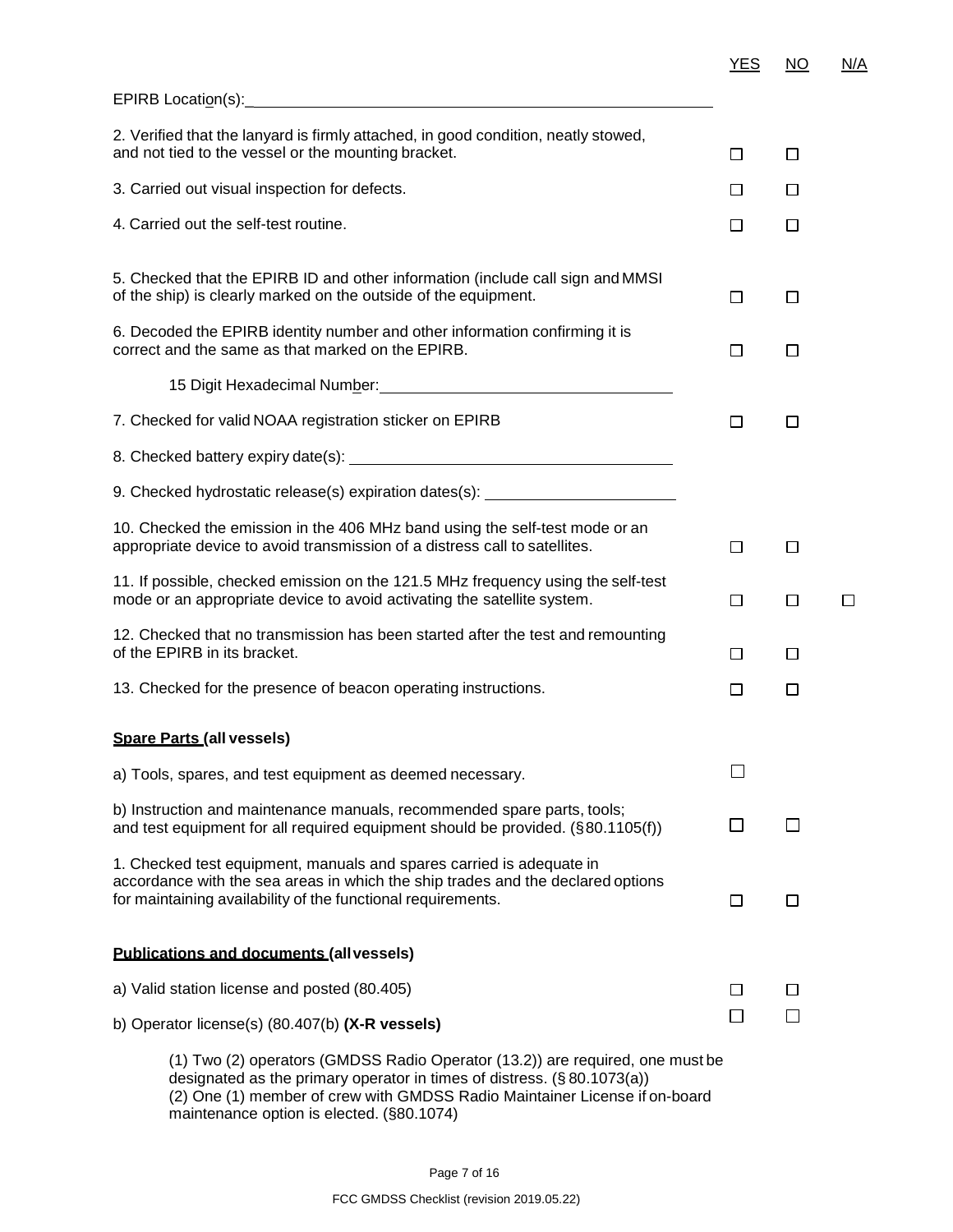## Operator license(s) (80.159 (c)) (MP or General License) **(Subpart R Vessels only)**

| Number of radio operators                                                              |                |     |    |     |
|----------------------------------------------------------------------------------------|----------------|-----|----|-----|
| Operators name                                                                         | License number |     |    |     |
| Operators name                                                                         | License number |     |    |     |
| Operators name_                                                                        | License number |     |    |     |
|                                                                                        |                | YES | NO | N/A |
| c) Station $log(80.409(a), (b) (e)$ and $(f)$ ) with correct entries                   |                |     |    |     |
| d) Publications (X-R vessels) in either printed or electronic format;                  |                |     |    |     |
| FCC Rules & Regulations Part 80 (§ 80.401).                                            |                |     |    |     |
| IMO publication: Master Plan of Shore Based Facilities <sup>3</sup> ( $\S$ 80.1085(d)) |                |     |    |     |
| List of Ship Stations and Maritime Mobile Service Identity Assignments (§ 80.401)      |                |     |    |     |
| Manual for Use by Maritime Mobile Service and Satellite Service (§ 80.401)             |                |     |    |     |
| List of Coast Stations and Special Services Stations (§ 80.401)                        |                |     |    |     |

### **Maintenance (X-R vessels)**

a) Ships must select a method of maintenance that depends on the area of operation. (§ 80.1105) Ships operated in Sea Area A1 must select at least **one** of the methods of maintenance. Ships operated in Sea Areas A3 and A4 must select at least **two** of the methods of maintenance. b) Methods

**At-sea maintenance** -- requires at least one member of the crew holding a GMDSS Maintainer License and all necessary spares parts, technical manuals, and test equipment be aboard.

**Shore based maintenance** -- requires ship to have proof of shore based maintenance availability

**Duplication of equipment** -- means that the following equipment, in addition to all other basic requirements, must be carried:

Sea Area A1 - a complete VHF DSC installation (including antenna).

Sea Area A3 - a complete VHF DSC installation and either a complete MF/HF DSC/NBDP installation (including antenna) or a complete satellite ship earth station, but not a separatepower source.

| including antenna) or a complete sateme sinp early station, but not a separate power sourc |
|--------------------------------------------------------------------------------------------|
| Sea Area A4 -- a complete VHF DSC installation and a complete MF/HF DSC/NBDP installation  |
| (including separate antenna but not a separate power source).                              |

NOTE: The duplicated equipment must be immediately available for use - this means that whilethe equipment does not have to be in standby it must be installed and ready to be operated without any assembly.

|                                                              | <b>YES</b> | <b>NO</b> | N/A |
|--------------------------------------------------------------|------------|-----------|-----|
| 1. Method of availability of functional requirements.        |            |           |     |
| Duplication of equipment                                     |            |           |     |
| Shore-based maintenance (copy of contract verified on board) |            |           |     |
| At-sea maintenance                                           |            |           |     |

<span id="page-7-0"></span><sup>&</sup>lt;sup>3</sup> Current IMO GMDSS GISIS download, NGA Publication 117 or Admiralty List of Radio Signals Vol.5 satisfies this requirement.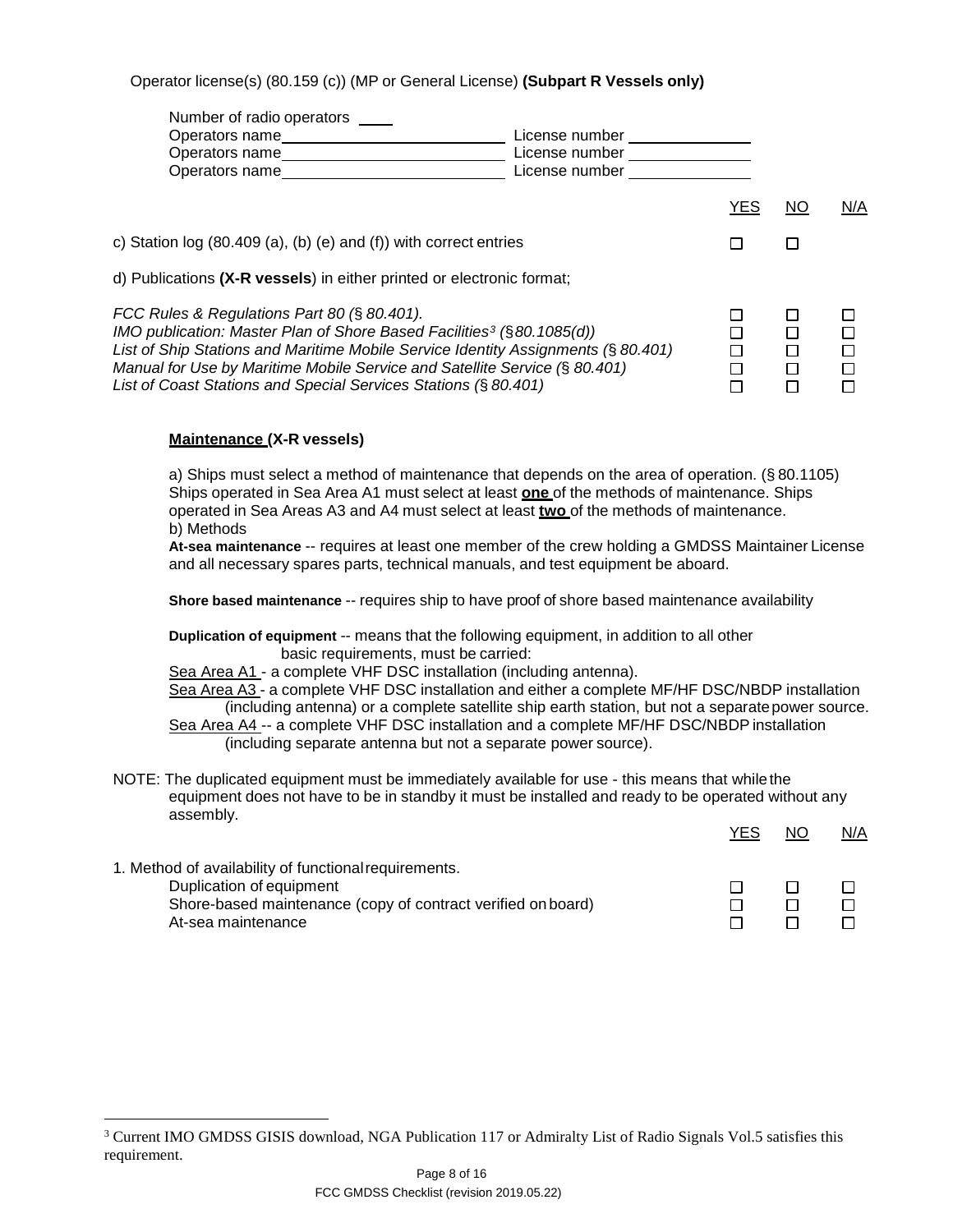### **Requirements for Vessels operating in Sea Area A1 (§ 80.1087)**

Ships that operate only in Sea Area A1 must meet the above requirements for all ships **and** the following:

a) Be capable of secondarily transmitting a distress message by using either: (§ 80.1087(a)):

A VHF installation or, A MF installation or, A HF installation or, A satellite installation or, By using the Category I, 406 MHz EPIRB ( this requirement may be met by either mounting the EPIRB required for all ships near the conning position or by having remote activation capability).

b) The VHF installation required for all ships must be capable of operating on all marine VHF channels. (§ 80.1087(b))

### **Requirements for Vessels operating in Sea Areas A1 and A3 (§ 80.1091)**

Ships that operate in Sea Areas A1 and A3 must meet the requirements for all ships, Sea Area A1 ships **and either** paragraph a) **or** b):

a) Satellite:

A satellite ship earth station capableof

Transmitting and receiving distress and safety communications by means of direct printing telegraphy, Transmitting and receiving distress priority calls,

Maintaining watches for shore-to-ship distress alerts including those directed to specifically defined geographical areas,

Transmitting and receiving general radio communications using either radiotelephony or direct-printing telegraphy.

a1) A MF radio installation including:

2187.5 kHz transmit and receive using DSC<sup>[4](#page-8-0)</sup>

2182 kHz using radiotelephony $4,5$  $4,5$  and

Continuous monitoring capability of 2187.5 kHz DSC4 (may be combined with MF installation, but must have continuous receiving capability

a2) Means to secondarily initiate a distress alert by either:

A category I, 406 MHz EPIRB (This requirement may be met by installing the 406 MHzEPIRB close to the conning position or by having remote activation capability); or, A separate HF installation with DSC capability;or, A separate satellite installation

b) MF/HF RT-DSC-NBDP:

A MF/HF radio installation capableof:

Transmitting and receiving on all distress frequencies in the band 1605-27500 kHz using DSC, radiotelephony, and narrow-band direct printing telegraphy. Selecting any of the DSC distress and safety frequencies at any time, Maintaining a DSC watch on 2187.5 kHz<sup>[6](#page-8-2)</sup>, 8414.5 kHz and on at least one of the DSC frequencies 4207.5 kHz, 6312 kHz, 12577 kHz, or 16804.5 Hz. (Thewatch-maintaining

receiver may be separate from or combined with the MF/HF installation.)

b1) Means to secondarily initiate a distress alert by either:

The category I, 406 MHz EPIRB required for all ships. (This requirement may be met by installing the 406 MHz EPIRB close to the conning position or by having remote activation capability); **or**, A separate satellite installation.

Capability to transmit and receive general radio communications using radiotelephony and direct printing telegraphy in the bands 1605-4000 kHz and 4000-27500 kHz. (This requirement may be fulfilledby adding this capability to the MF/HFinstallation).

<span id="page-8-0"></span><sup>&</sup>lt;sup>4</sup> USCG does not keep watch on this frequency

<span id="page-8-1"></span><sup>&</sup>lt;sup>5</sup> or 4125 kHz

<span id="page-8-2"></span><sup>6</sup> USCG does not keep watch on 2187.5 kHz. It does keep watch on the other HF DSC distress and safety frequencies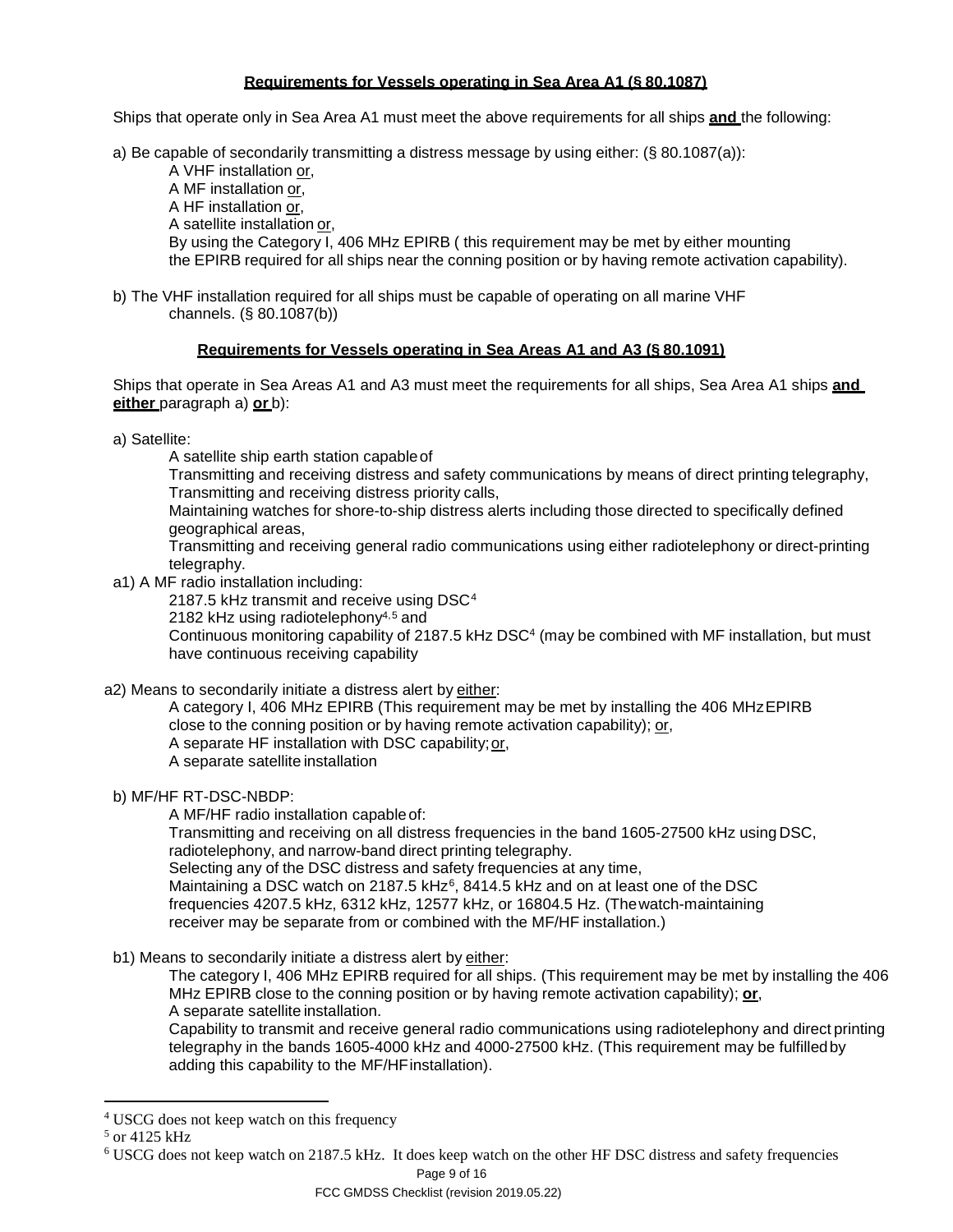## **Requirements for Vessels operating in Sea Areas A1, A3 and A4 (§ 80.1093)**

Ships that operate in Sea Areas A1, A3 and A4 must meet the requirements for all ships and those for Sea Areas A1 and A3 listed above except that the satellite option available in the A3 area is not available in the A4 area and the automated terrestrial option listed above (para. b) for the A3 area which is repeated here becomes mandatory:

a) An MF/HF radio installation capable of:

Transmitting and receiving on all distress frequencies in the band 1605-27500 kHz using DSC, radiotelephony, and narrow-band direct printing telegraphy, Selecting any of the DSC distress and safety frequencies at any time, Maintaining a DSC watch on 218[7](#page-9-0).5 kHz<sup>7</sup>, 8414.5 kHz and on at least one of the DSC frequencies 4207.5 kHz, 6312 kHz, 12577 kHz, or 16804.5 Hz. (The watch-maintaining receiver may be separate from or combined with the MF/HF installation.)

A means for secondarily initiating a distress alert by both:

The category I, 406 MHz EPIRB required for all ships. (This requirement may be met by installing the 406 MHz EPIRB close to the conning position or by having remote activation capability.)

and

The MF/HF installation using DSC on any of the above DSC distress alerting frequencies. It must be possible to initiate the distress alert by this means from the position from which the ship is normally navigated.

Capability for transmitting and receiving general radio communications using radiotelephony and direct printing telegraphy in the bands 1605-4000 kHz and 4000-27500 kHz. This requirement may be fulfilled by adding this capability to the MF/HFinstallation.

## **VHF interference from LED lighting**

The U.S. Coast Guard released Marine Safety Alert 13-18 describing the potential for radio frequency interference from LED navigation and other above deck lighting to VHF marine radios and AIS<sup>[8](#page-9-1)</sup>. FCC regulation 47 CFR Part 15.103 states that "The operator of the exempted device (i.e. LED) shall be required to stop operating the device upon a finding by the Commission or its representative that the device is causing harmful interference. Operation shall not resume until the condition causing the harmful interference has been corrected." An RFI test has therefore been included.

Page 10 of 16

<span id="page-9-0"></span> <sup>7</sup> USCG does not keep watch on 2187.5 kHz

<span id="page-9-1"></span><sup>8</sup> See https://www.dco.uscg.mil/Portals/9/DCO%20Documents/5p/CG-5PC/INV/Alerts/1318.pdf?ver=2018-08-16-091109-630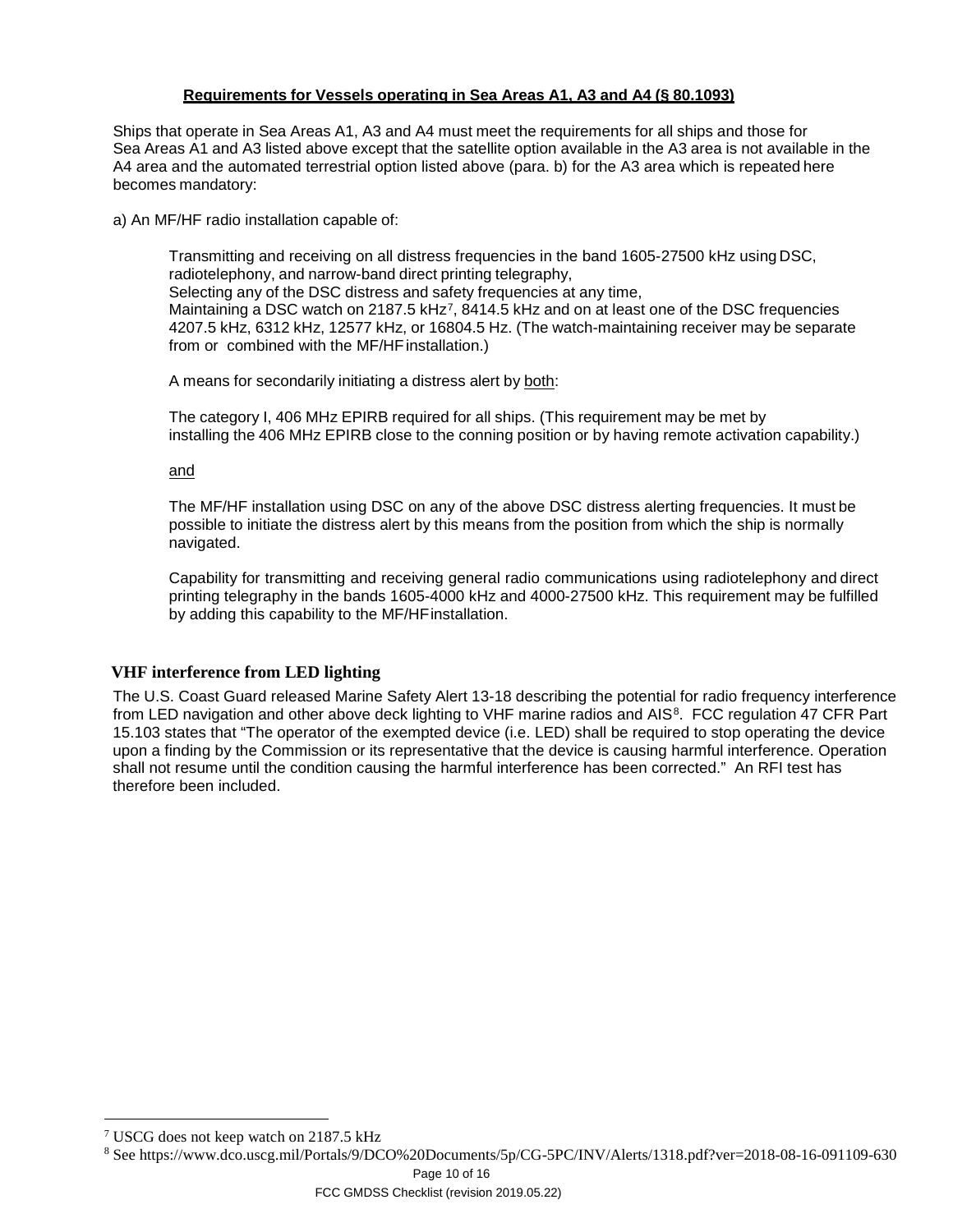## **Sea Area Equipment Checklists**

YES NO N/A

#### **VHF transceivers (all vessels)**

|                                 | <b>BASIC</b>                                                                                                                                                                                                                                                                                    | DUPLICATED (X-R) |        |  |
|---------------------------------|-------------------------------------------------------------------------------------------------------------------------------------------------------------------------------------------------------------------------------------------------------------------------------------------------|------------------|--------|--|
| Make / Model                    |                                                                                                                                                                                                                                                                                                 |                  |        |  |
|                                 | 1. Checked for operation on all marine channels <sup>9</sup> .                                                                                                                                                                                                                                  | □                | $\Box$ |  |
|                                 | 2. Checked that equipment is within frequency tolerance.                                                                                                                                                                                                                                        | □                | □      |  |
|                                 | 3. Checked RF power output and VSWR on channels 6, 13, and 16.                                                                                                                                                                                                                                  | □                | $\Box$ |  |
| of control units (if provided). | 4. Checked correct operation of all controls including priority                                                                                                                                                                                                                                 | □                | □      |  |
|                                 | 5. Checked that the equipment operates from the main, emergency (if<br>provided) and reserve sources of energy.                                                                                                                                                                                 | □                | $\Box$ |  |
|                                 | 6. Checked operation of the VHF control unit(s) or portable VHF<br>equipment provided for navigational safety from bridge wings.                                                                                                                                                                | □                | П      |  |
|                                 | 7. Checked for correct operation by on-air contact with a coast station or other ship.                                                                                                                                                                                                          | □                | П      |  |
| decks lighting activated.       | 8. Checked for absence of VHF interference with LED navigation and other above                                                                                                                                                                                                                  | $\Box$           | $\Box$ |  |
| NOTE:                           | Use of a VHF handheld near AIS VHF antenna is suggested. Turn<br>off LED light(s). Tune the radio to a weak NOAA weather radio station. Turn on<br>the LED light(s) one at a time, and then all on. If the NOAA channel vanishes<br>after a lamp is energized, it's generating RF interference. |                  |        |  |
|                                 | As an alternative to tuning to a weak NOAA weather channel, tune the VHF                                                                                                                                                                                                                        |                  |        |  |

*radio to some quiet channel. Adjust the VHF radio's squelch control until the radio outputs audio noise. Re-adjust the squelch until the audio noise is quiet, only slightly above the noise threshold. If the radio does now output audio noise, then the LED light(s) have raised the noise floor.*

<span id="page-10-0"></span> <sup>9</sup> As a minimum check channels 1A (1001), 5A (1005), 6, 11, 12, 13, 14,16, 22A (1022), 67, 73, 74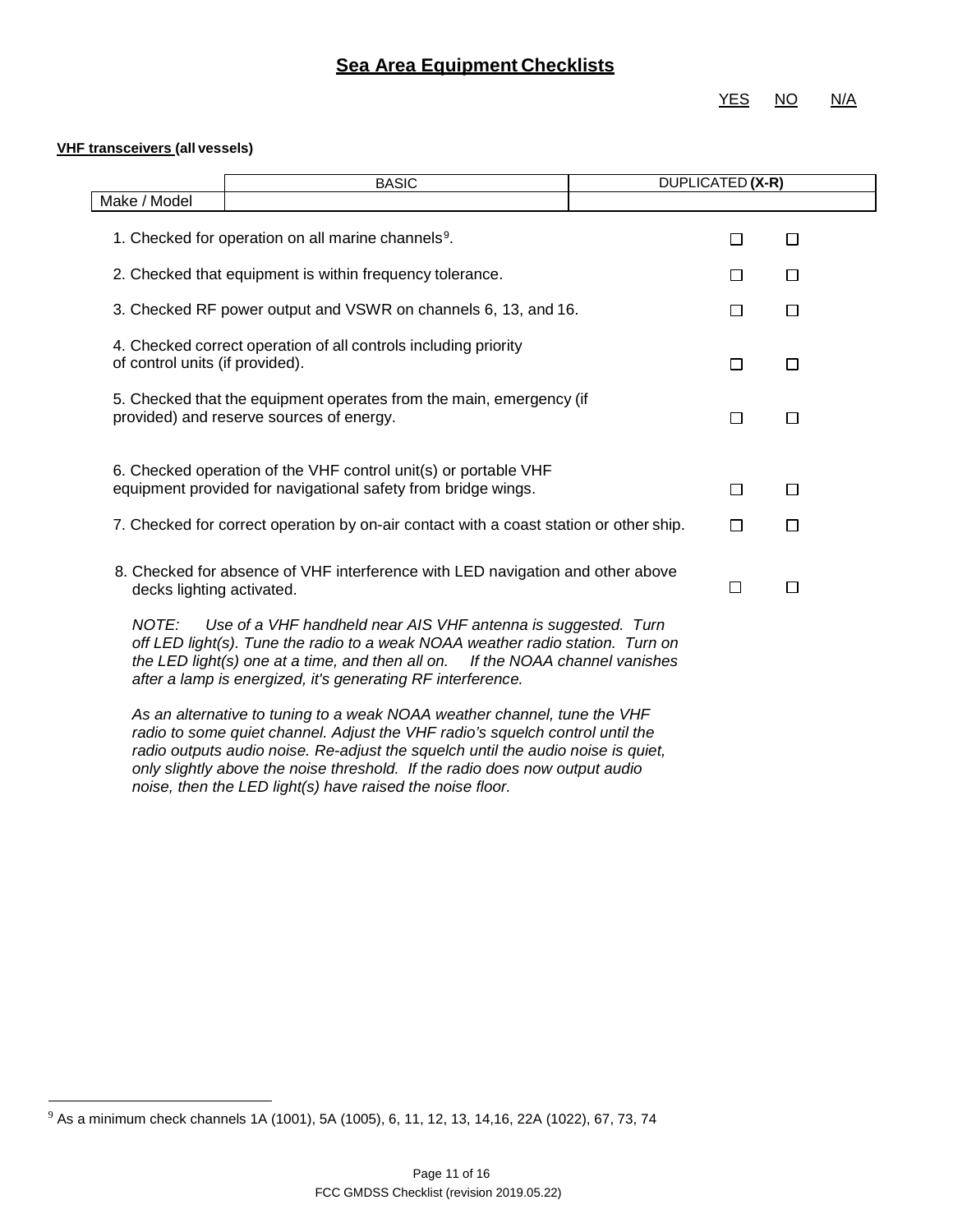### **VHF DSC controller and Channel 70 DSC watch receiver (X-R vessels)**

|                                                                                                    | <b>BASIC</b>                                                                                                                                                               |  | <b>DUPLICATED</b> |   |
|----------------------------------------------------------------------------------------------------|----------------------------------------------------------------------------------------------------------------------------------------------------------------------------|--|-------------------|---|
| Make / Model                                                                                       |                                                                                                                                                                            |  |                   |   |
|                                                                                                    | 1. Performed an off-air check confirming the correct Maritime Mobile Service<br>Identity is programmed in the equipment.                                                   |  |                   | П |
|                                                                                                    | 2. Checked for correct transmission by means of a routine or test call to a<br>coast station, other ship, on-board duplicate equipment or special test equipment.          |  | П                 | П |
| equipment.                                                                                         | 3. Checked for correct reception by means of a routine or test call from a<br>coast station, other ship, on board duplicate equipment, or special test<br>П<br>П           |  |                   |   |
| 4. Checked the audibility of the VHF/DSC alarm.                                                    |                                                                                                                                                                            |  | П                 | П |
|                                                                                                    | 5. Checked that the equipment operates from the main, emergency (if<br>provided) and reserve sources of energy.                                                            |  | П                 | П |
|                                                                                                    | 6. Checked that the ship's position in the distress alert is<br>automatically provided with this information from an internal or<br>externalnavigation receiver (e.g. GPS) |  | П                 | П |
|                                                                                                    | 7. Checked DSC alerting available from conning position                                                                                                                    |  | П                 | П |
| 8. Checked that DSC distress procedure and the MMSI number are<br>clearly displayed near the unit. |                                                                                                                                                                            |  |                   |   |

#### **MF or MF/HF radiotelephone equipment**

#### **(Subpart W vessels as applicable and R vessels beyond 20 miles as an alternative to satellite)**

|                            | <b>BASIC</b>                                                                                                                                                               | <b>DUPLICATED</b> |  |  |
|----------------------------|----------------------------------------------------------------------------------------------------------------------------------------------------------------------------|-------------------|--|--|
| Make / Model               |                                                                                                                                                                            |                   |  |  |
|                            | 1. Checked that the equipment operates from the main, emergency (if<br>provided), and reserve sources of energy.                                                           |                   |  |  |
|                            |                                                                                                                                                                            |                   |  |  |
|                            | 2. Checked antenna tuning in all appropriate bands.                                                                                                                        |                   |  |  |
| appropriate bands (10 Hz). | 3. Checked that equipment is within frequency tolerance on all                                                                                                             |                   |  |  |
| watts]                     | 4. Checked for correct operation by measuring RF power output and<br>VSWR and/or by contact with a coast station. [MF >60 watts or MF/HF > 120                             |                   |  |  |
| all appropriate bands.     | 5. Checked receiver performance by monitoring known stations on                                                                                                            |                   |  |  |
| bridge.                    | 6. Checked that the control unit on the bridge has first priority for the purpose of<br>initiating distress alerts, if control units are provided outside the navigational |                   |  |  |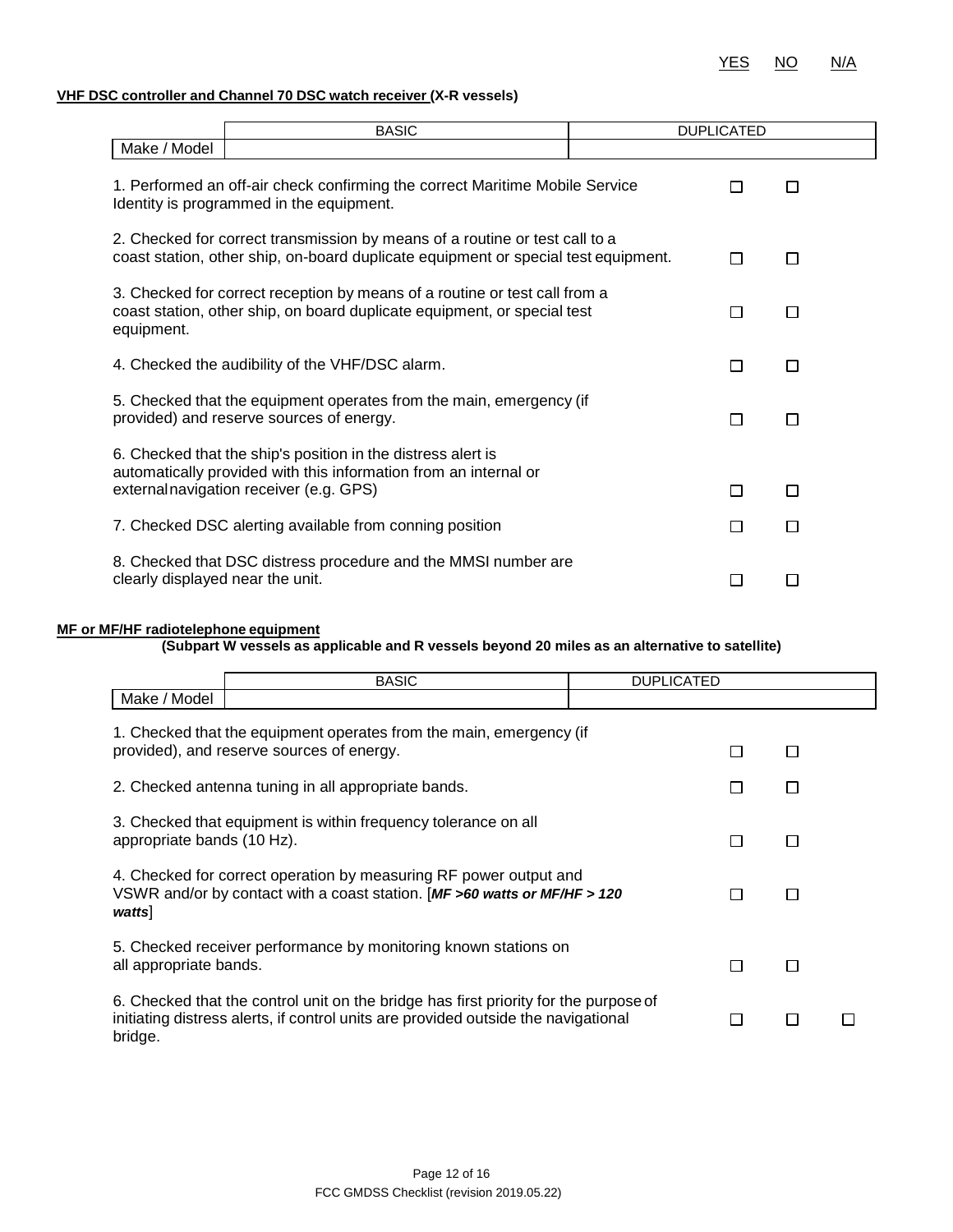### **MF/HF radio telex equipment (if fitted)**

|                                | <b>BASIC</b>                                                                   | <b>DUPLICATED</b> |  |
|--------------------------------|--------------------------------------------------------------------------------|-------------------|--|
| Make / Model                   |                                                                                |                   |  |
| and reserve sources of energy. | 1. Checked that the equipment operates from the main, emergency (if provided), |                   |  |

| 2. Confirmed that the correct selective calling number is programmed in the equipment. $\square$ |  |
|--------------------------------------------------------------------------------------------------|--|
|                                                                                                  |  |

| 3. Checked correct operation by inspection of recent hard copy or by a test |  |
|-----------------------------------------------------------------------------|--|
| with a coast radio station. A receive-only test is acceptable.              |  |

#### **MF/HF DSC controller(s)**

|                                                                                                 | <b>BASIC</b>                                                                                                                                                                                                            |  | <b>DUPLICATED</b> |                  |   |
|-------------------------------------------------------------------------------------------------|-------------------------------------------------------------------------------------------------------------------------------------------------------------------------------------------------------------------------|--|-------------------|------------------|---|
| Make / Model                                                                                    |                                                                                                                                                                                                                         |  |                   |                  |   |
| and reserve sources of energy.                                                                  | 1. Checked that equipment operates from the main, emergency (if provided),                                                                                                                                              |  | П                 | $\Box$           |   |
| the equipment.                                                                                  | 2. Confirmed that the correct Maritime Mobile Service Identity is programmed in                                                                                                                                         |  | □                 | □                |   |
|                                                                                                 | 3. Checked the off air self test program (if provided)                                                                                                                                                                  |  | □                 | $\Box$           | П |
|                                                                                                 | 4. Checked operation by means of a test call on MF and/or HF to a coast<br>radio station if the rules of the berth permit the use of MF/HF transmissions.                                                               |  | $\Box$            | □                |   |
|                                                                                                 | 5. Checked the audibility of the MF/HF DSC alarm.                                                                                                                                                                       |  | П                 | $\Box$           |   |
| receiver (e.g. GPS)                                                                             | 6. Checked that the ship's position in the distress alert is automatically<br>provided with this information from an internal or external navigation<br>7. Checked DSC alerting is available from the conning position. |  | П<br>l 1          | $\Box$<br>$\Box$ |   |
| <b>MF/HF DSC watch receiver</b><br>Make / Model                                                 |                                                                                                                                                                                                                         |  |                   |                  |   |
| 11, and 12 are being monitored.                                                                 | 1. Confirmed that only DSC channels indicated in SOLAS Regulations IV/9, 10,                                                                                                                                            |  | П                 | $\Box$           |   |
| MF/HF radio transmitters.                                                                       | 2. Checked that a continuous watch is being maintained while keying                                                                                                                                                     |  | □                 | $\Box$           |   |
| 3. Checked for correct operation by means of a test call from a coast<br>station or other ship. |                                                                                                                                                                                                                         |  | $\mathsf{L}$      | П                |   |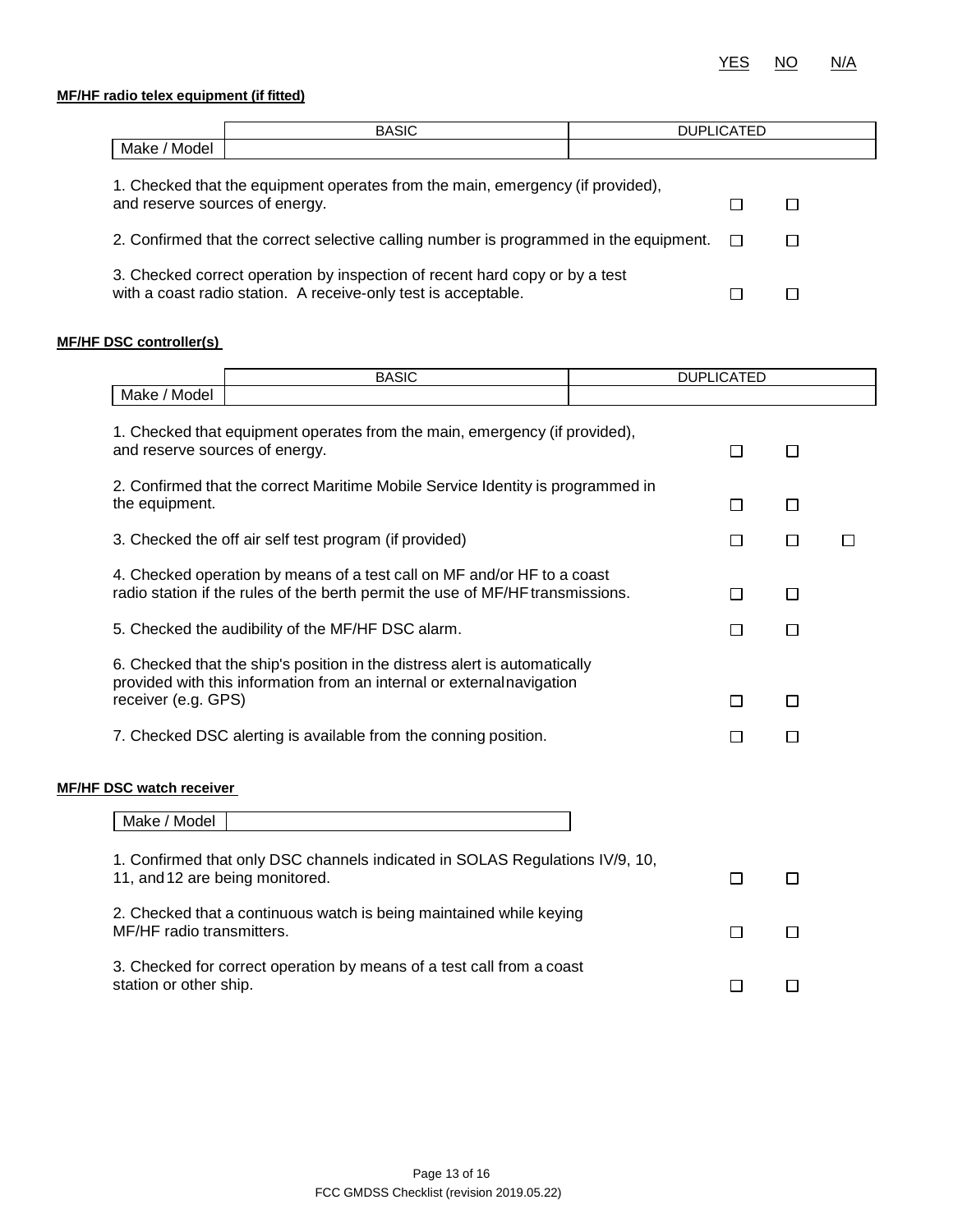$\Box$ 

 $\Box$ 

#### **Satellite Ship Earth Station(s)**

**(Subpart W vessels as applicable and R vessels beyond 20 miles as an alternative to HF)**

| (NR 1)<br>(NR 2)<br>С<br>F77<br>F77<br>С                                                                                                                                                                                                                                  |        |        |        |
|---------------------------------------------------------------------------------------------------------------------------------------------------------------------------------------------------------------------------------------------------------------------------|--------|--------|--------|
| 1. Checked that each equipment operates from the main, emergency (if<br>provided), and reserve sources of energy                                                                                                                                                          | $\Box$ | $\Box$ |        |
| 2. Where an uninterrupted supply of information from the ship's navigational or<br>other equipment is required, ensure that such information remains available at<br>each terminal in the event of failure of the ship's main or emergency source of<br>electrical power. | □      | П      | $\Box$ |
| 3. Checked the distress function on each terminal by means of the<br>approved performance verification test procedure with a land earth station.                                                                                                                          | □      | $\Box$ |        |
| 4. Checked each Inmarsat-C and/or Iridium GMDSS terminal is operable by<br>sending an email from the terminal and confirming reception.                                                                                                                                   | $\Box$ | $\Box$ |        |
| 5. Checked F-77 terminal is operable by making a telephone call to<br>or from the terminal.                                                                                                                                                                               | □      | $\Box$ |        |
| <b>Secondary Distress Alerting</b><br>1. Identify the method of secondary means of alerting:                                                                                                                                                                              |        |        |        |
| Global Navigation Satellite System Receiver (80.1083 (f) and 80.1085 (c))<br>Make / Model                                                                                                                                                                                 |        |        |        |
| 1. Information on the ship's position is continuously and automatically provided<br>to all relevant GMDSS equipment.                                                                                                                                                      | П      | П      |        |
| 2. The navigation receiver is supplied from a source of energy ensuring<br>continuous supply of the ship's position information in the event of failure                                                                                                                   |        |        |        |

of the ship's main or emergency source of energy.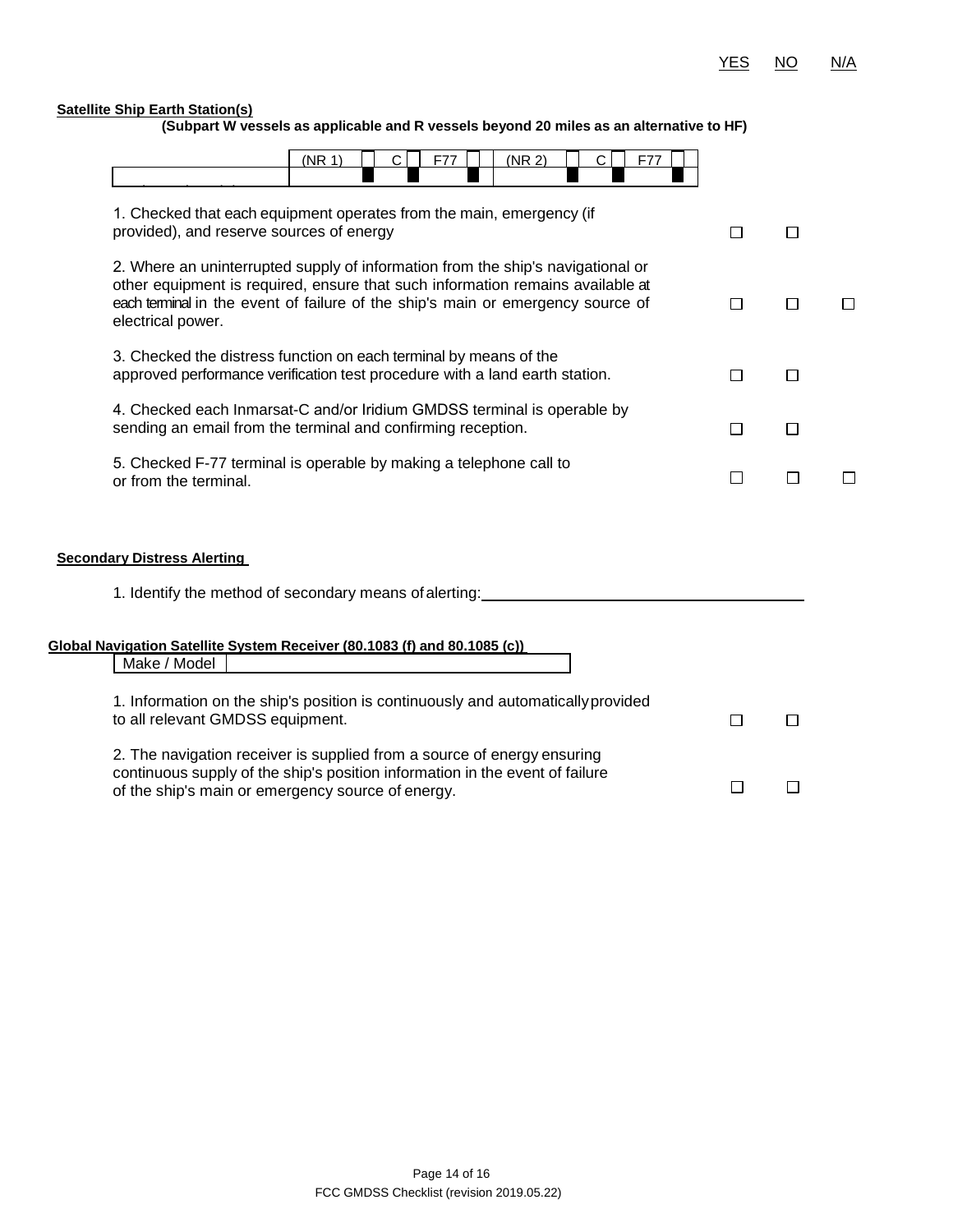| YES | NΟ | N/A |
|-----|----|-----|
|     |    |     |

#### **Passenger Ship Requirements (Additional as per 80.1083 (e) (g))**

| 1. The reception notification of distress alerts by which means and the transmission of<br>distress alerts by the required means are part of a control panel located<br>at the conning position of the vessel. |   | П      |
|----------------------------------------------------------------------------------------------------------------------------------------------------------------------------------------------------------------|---|--------|
| Make / Model                                                                                                                                                                                                   |   |        |
| Passenger Ship Requirements (Additional as per 80.1085 (d))                                                                                                                                                    |   |        |
| 1. The vessel has the proper radio equipment to communicate with aircraft on<br>the frequencies 121.5 and 123.1 MHz                                                                                            |   | П      |
| Make / Model                                                                                                                                                                                                   |   |        |
| <u>U.S. Coast Guard Advisement of Passenger Vessel Radio Inspection (As per 80.59 (a) (3)</u>                                                                                                                  |   |        |
| 1. FCC Form 806 completed and submitted to the USCG                                                                                                                                                            | П | $\Box$ |
| Bridge to Bridge Requirements (As per 80.1001) (all vessels)                                                                                                                                                   |   |        |
| 1. The installation is functional and capable of operating on Channel 16,<br>Channel 13, Channel 67, and Channel 22A (1022) at minimum.                                                                        |   | П      |
| Make / Model                                                                                                                                                                                                   |   |        |

#### **TEMPORARY EXTENSION**

In the event of deficiencies that do not prevent basic compliance with the nine GMDSS functional requirements listed in §80.1081 and that cannot be rectified before the ship is scheduled to sail from the port where the Radio Inspection is being conducted, the Vessel Owner or its authorized representative shall contact the FCC [Marine Office] to request an extension of the current certificate for a period not to exceed three (3) months in order to allow the necessary corrections to be made to the GMDSS radio installation. Accordingly, the FCC Radio Inspector shall issue a Safety Radio Certificate for the period that is granted by the FCC.

Upon correction of the outstanding deficiencies, the Vessel Owner will arrange for another inspection to confirm the full operation of the Radio Station and for the issuance of a full term Safety Radio Certificate from that date.